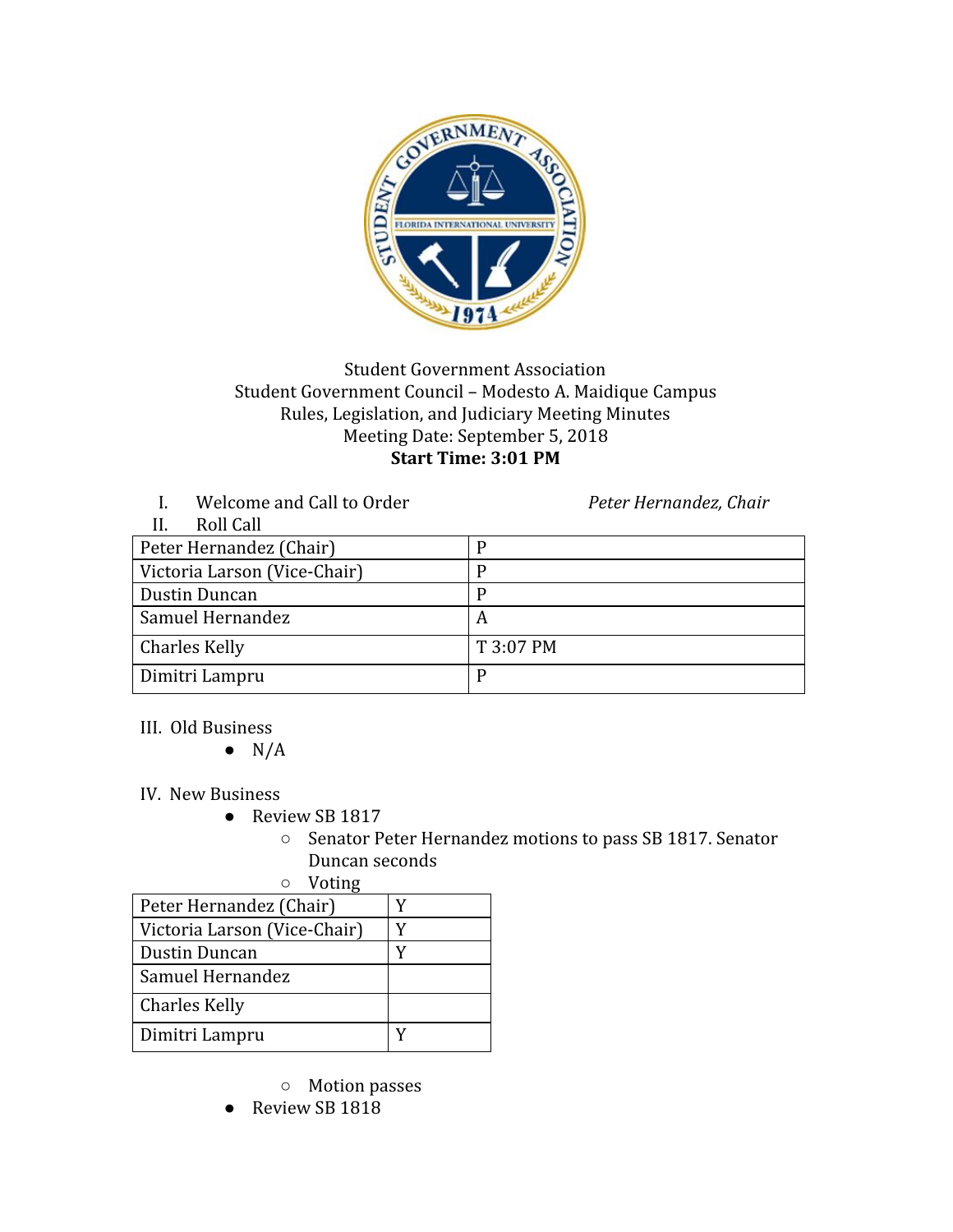○ Senator Peter Hernandez motions to refer SB 1818 back to the author. Senator Lampru seconds.

| $\circ$ Voting               |   |  |
|------------------------------|---|--|
| Peter Hernandez (Chair)      | v |  |
| Victoria Larson (Vice-Chair) |   |  |
| Dustin Duncan                |   |  |
| Samuel Hernandez             |   |  |
| Charles Kelly                |   |  |
| Dimitri Lampru               |   |  |

- Motion passes
- Review UB 1802
	- Suggested edits
		- List Authors
		- Delete "If there is one that has reviewed it or is being proposed by" from committee line
		- Underline all new changes that will be implemented in the documents (including the added definition of general elections)
		- State the college of the senators listed as sponsors
		- Update the date that this legislation will be sent to the senate floor
	- Senator Peter Hernandez motions to refer UB 1802 to President Jose Sirven

| $\circ$ Voting               |   |  |
|------------------------------|---|--|
| Peter Hernandez (Chair)      |   |  |
| Victoria Larson (Vice-Chair) | Y |  |
| Dustin Duncan                | Y |  |
| Samuel Hernandez             |   |  |
| Charles Kelly                |   |  |
| Dimitri Lampru               |   |  |

- Motion passes
- Review UR 2018.0001
	- Suggested edits
		- What is "committee of the whole" Is it SGC-BBC?
		- Update the date this legislation will go before Senate
	- Senator Peter Hernandez motions to refer UR 2018.0001 back to the authors. Senator Kelly seconds

○ Voting

| Peter Hernandez (Chair)      |  |
|------------------------------|--|
| Victoria Larson (Vice-Chair) |  |